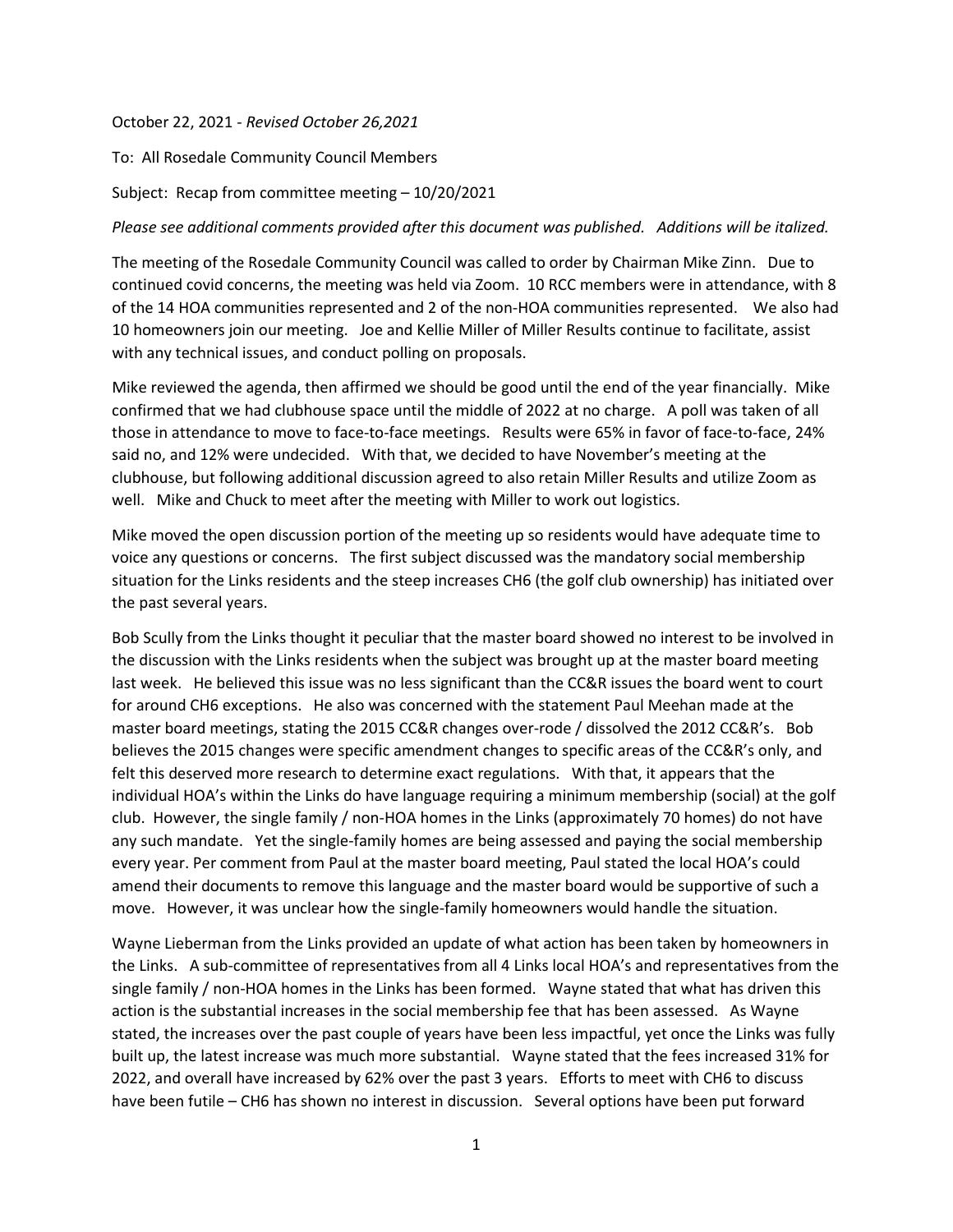from Links owners, from a total elimination of the mandatory fee, or a special rate for Link's homeowners, or even a reasonable cap for increases every year. Wayne believes that an attorney needs to be hired to review our by-laws and documents to determine exactly what is and is not in the master documents, what can and cannot be done with the local documents as it relates to this matter.

*Per Chris Schaeffer, Managing Member of CH-6 – Rosedale: Chris states that he has not heard from anyone nor has the General Manager of the club regarding this issue. Chris stated that the General Manager has reached out to the Links Group on his behalf to let them know he would be more than willing to meet with them. The response received was the group was not prepared to meet.*

Paul Dain asked if membership language was in the deed or the sales contract of the single family / non-HOA homes in the Links. Bob responded that he had researched his and there was no such membership language in either his sales contract or his deed, but he could not speak for other homeowners within the non-HOA section of the Links. He also stated that he was one of original builders within this section of the Links; many of other homes have been added quickly and recently since the sale of the lots to Lennar in 2019.

Dave Kuchinski pulled up the Links 2 documents as posted on the website and confirmed that within Article 8 of the documents, there is language concerning required minimum membership for owners of lots within Links 2. He could not confirm if such language was also in the documents for Links 1, 3 and 4.

Wayne added that work on this initiative is just getting started and there are a lot of differing opinions within the Link's residents. There are other issues to consider, such as if membership is required, then CH6 must also provide financial documents to members, yet none have been given. There also appears to be inconsistency within the Links if the local HOA's had language requiring memberships but no such language existed for the non-HOA homes within the Links. The sub-committee is looking for the Link's HOA presidents to help coordinate this effort and move it forward.

Wayne concluded that the committee wanted to do a survey to determine resident's level of concern over this issue. As he stated, it would be nice to know if "it's just 40 homeowners concerned and nobody else cares". He felt it would be beneficial to get not only Link's homeowner's responses but also all of Rosedale responses, as we are a community.

Conclusion: a very good discussion and good input from those in attendance. Next steps:

- 1. Wayne will share rough draft of questions with RCC members to get input.
- 2. If a survey is sent out, need to figure out how to compile responses. This will be taken on by the sub-committee.
- 3. There is a need to review the 2012 CC&R's and the 2015 CC&R amendments as well as homeowner's sales contracts to look at any membership language that may be there.
- 4. Susanne Lee will share some legal contacts that may be able to provide more insights into this matter and assist in possible next steps.

From there we moved into the agenda items. First item was providing an update on the legal issues associated with the RMHA / CH6 mediation. Dave Kuchinski had brought up 4 legal issues at the master board meeting:

1. Resident's concern about the ability of CH6 to impact future changes to our CC&R's.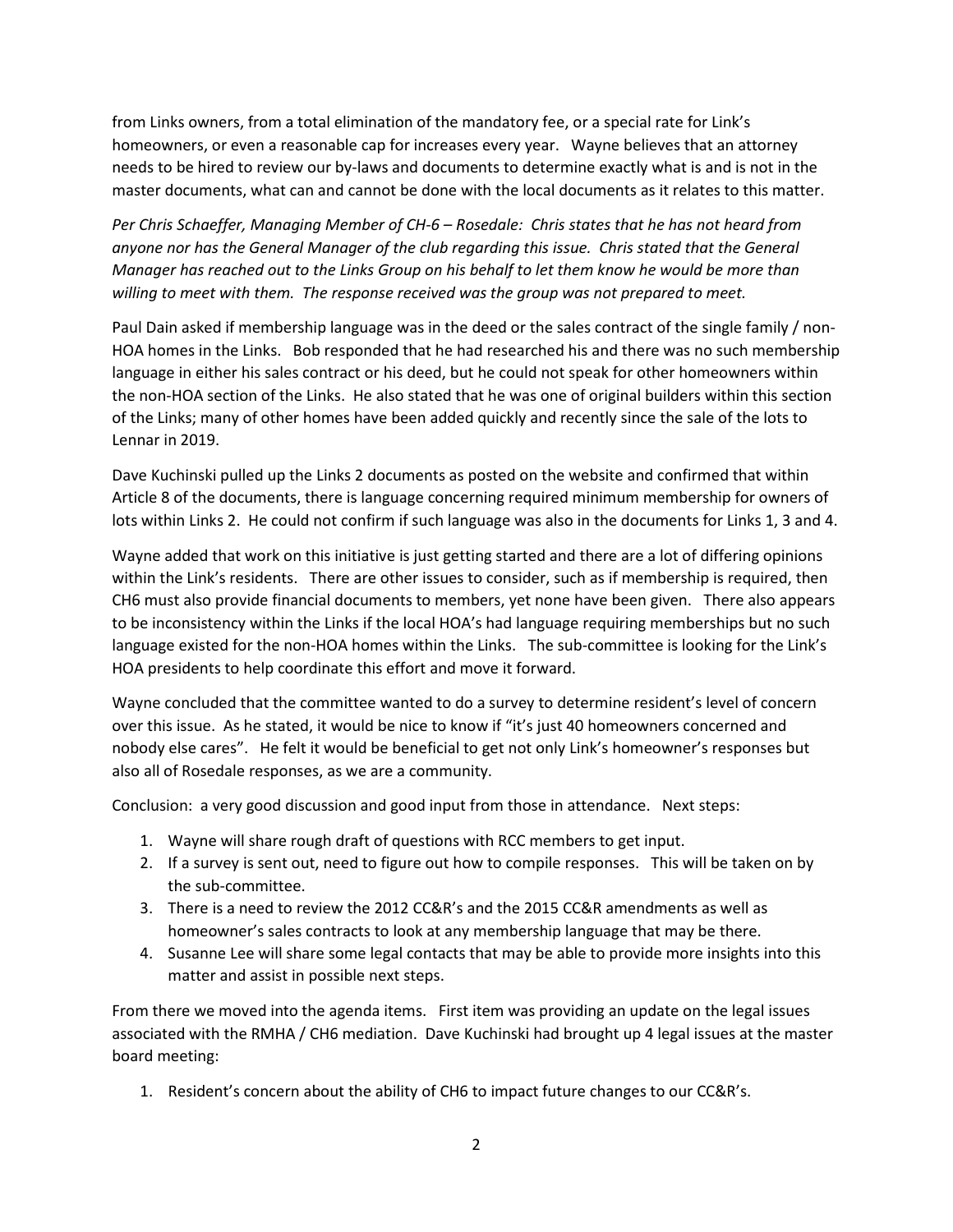- 2. What is the impact on the mediation settlement concerning the exemptions given to CH6 on fences, hedges, trees, artificial vegetation, signs and ornaments, improvements and landscaping, and unimpeded access to the community? Will these sections be addressed with the board submits proposed revisions to the CC&R's?
- 3. What is the process for submitting CC&R changes to CH6 from approval? Will future budgets provide funding for possible mediation?
- 4. Will residents receive a copy of the proposed CC&R changes prior to the annual meeting?

While Paul reviewed the mediation settlement and process moving forward for CC&R changes and CH6's, and that residents should receive proposed changes prior to the annual meeting, he did not address the exemptions. Dave has sent information to Peter Ingraffia, who is heading up the team looking at CC&R revisions, and has asked them to review these areas. It was agreed that Mike would recap these areas of concerns as well and send to the team from the RCC, along with asking what the community can do to help or support the analysis on this project.

Next item on agenda was reviewing the status of past recommendations made to the RMHA.

- Suzanne Lee provided an update on compliance committee. Dave had sent Suzanne documents showing past compliance reporting measures. Suzanne has merged Dave's information with what she was working on and has sent to the compliance committee and Fred Booth for consideration. She also reported:
	- o Compliance committee is working to address fines quicker.
	- o As reported in the master board meeting, the committee surveyed all of the Links recently, with compliance letters issued. Most were for cleaning roofs; however, there were a few for house numbers missing.
	- $\circ$  On or about October 29<sup>th</sup>, the committee will be surveying the rest of Rosedale (Legacy and Highlands) for compliance issues, again focusing on roofs, parking / sidewalk access, and tree trimming. Committee is coordinating with local HOA presidents to ensure roof cleaning is not part of HOA funding or an upcoming maintenance event for the local HOA.

Bob Scully asked about the screening requirements initiated by the board earlier this year with a deadline of September 30<sup>th</sup>. Suzanne stated that to date, no surveys have been conducted yet. She felt the committee was waiting for the updated CC&R's.

Dave commented that the board had announced the disbanding of the appeals committee, which he believed to be contrary to both our by-laws and state laws. He stated he believed the appeals process and the website detailing the process needed updated, as current information there is incorrect. Suzanne will give feedback to Fred and the compliance committee.

• Mike provided an update on the ARC committee, as Rich Toscano was unable to attend today's meeting. Board has added two members to the committee, and ARC committee is now fully staffed at seven members.